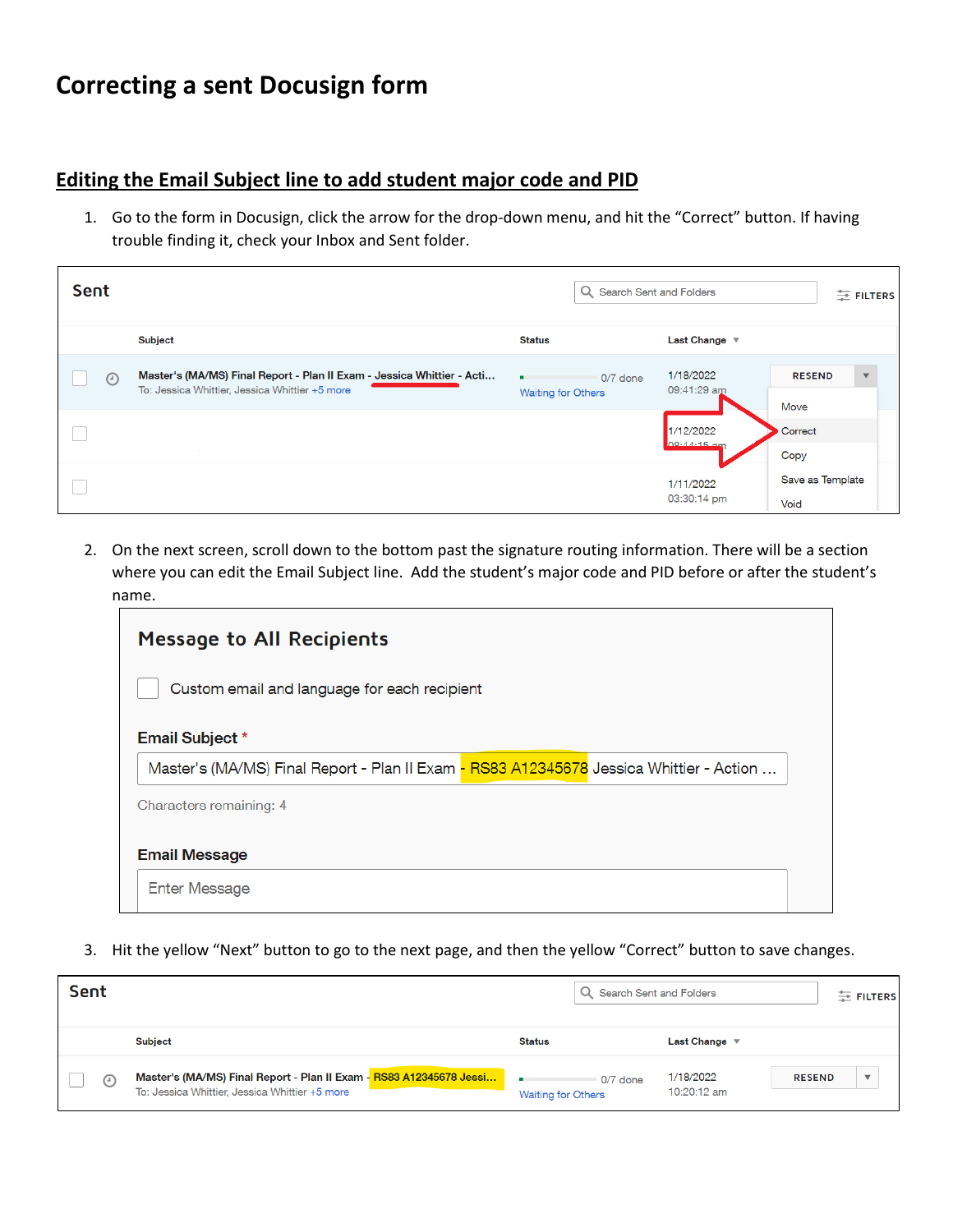## **To prevent having to correct the Email Subject**

When first initiating the form, the Email Subject will have the text [[Student\_UserName]] that auto-populates the student name. Add the student's major code and PID before or after the brackets. **Note that editing any part in the [[Student\_UserName]] brackets will not auto-populate the name.**

| Master's (MA/MS) Final Report - Plan II Exam - combined |                                  |  |
|---------------------------------------------------------|----------------------------------|--|
| Message to All Recipients                               | Advanced Op                      |  |
| Custom email and language for each recipient            | • Recipients ca<br>mobile device |  |
| Email Subject *                                         | • Incomplete er<br>send date     |  |
| - Plan II Exam - [[Student_UserName]] - Action Required | • Recipients an<br>expires       |  |
| Characters remaining: 15                                | • Comments ar<br>• Senders musi  |  |
| <b>Email Message</b>                                    |                                  |  |
| Enter Message                                           |                                  |  |

| Master's (MA/MS) Final Report - Plan II Exam - combined |                                                     |  |  |  |  |  |
|---------------------------------------------------------|-----------------------------------------------------|--|--|--|--|--|
| Message to All Recipients                               | Advanced Op                                         |  |  |  |  |  |
| Custom email and language for each recipient            | • Recipients ca<br>mobile device<br>• Incomplete er |  |  |  |  |  |
| Email Subject *                                         | send date                                           |  |  |  |  |  |
| - Plan II Exam - RS83 A12345678 [Student UserName]]     | • Recipients ar                                     |  |  |  |  |  |
| Characters remaining: 0                                 | expires<br>• Comments ar<br>• Senders mus           |  |  |  |  |  |
| Email Message                                           |                                                     |  |  |  |  |  |
| Enter Message                                           |                                                     |  |  |  |  |  |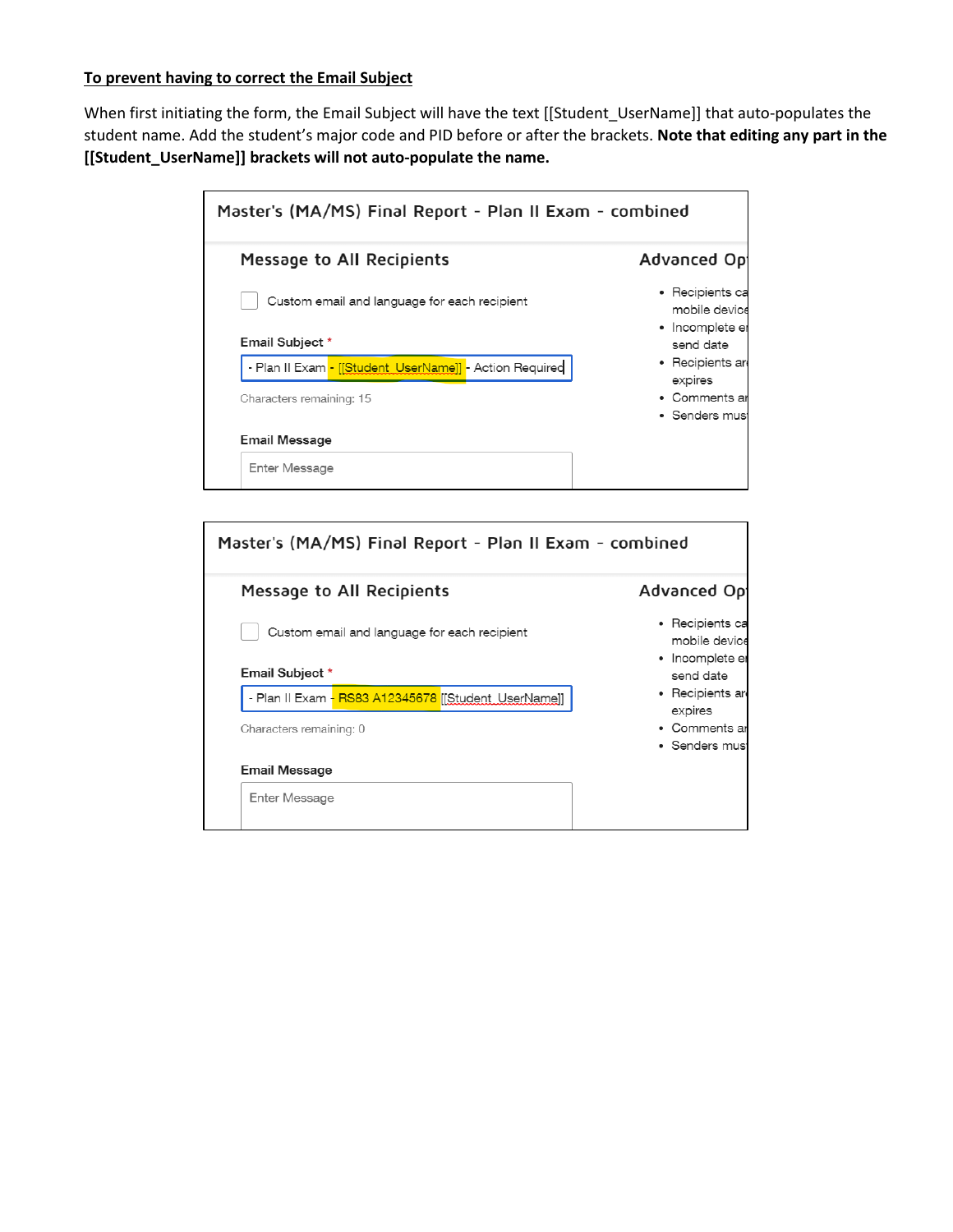## **Adding a signer to a form**

1. Go to the form in Docusign, click the arrow for the drop-down menu, and hit the "Correct" button. If having trouble finding it, check your Inbox and Sent folder.

|                                                                                                                              | Subject | <b>Status</b>                    | Last Change $\sqrt$       | Folder                               |
|------------------------------------------------------------------------------------------------------------------------------|---------|----------------------------------|---------------------------|--------------------------------------|
| Doctoral Advancement to Candidacy - Eliese Maxwell TEST - Act<br>Œ<br>To: Eliese Maxwell COORD, Eliese Maxwell COORD +7 more |         | Need to Sign                     | 12/11/2020<br>03:52:14 pm | Sent<br><b>SIGN</b><br>Int<br>Resend |
|                                                                                                                              |         | Move<br>Correct<br>Create a Copy |                           |                                      |

2. Scroll all the way down to the bottom of the page and hit "Add Recipient" and it will populate a new box for you to enter the new signer's name and email. You will also need to edit the number to the left of their name. This is the signing order. Change the number to the appropriate step in the routing. This may often be the current step.

You can check which step the form is at by viewing the form and seeing where the "Current" signer is. **Note that a signer cannot be added to a step that has already been completed (all signers have a green checkmark in that step). In this case, we can only add the signer to Step 4 or after.**

| 10 <sub>1</sub> | ă | Name *<br>New signer<br>Email *<br>NewSignerEmail@ucsd.edu<br><b>ADD RECIPIENT</b><br><b>ADD CONDITIONAL RECIPIENT</b> |                                            | $\sqrt{}$ NEEDS TO SIGN $\Psi$                                              | Ê<br>CUSTOMIZE $\overline{v}$<br>Ξ                                                                         |  |
|-----------------|---|------------------------------------------------------------------------------------------------------------------------|--------------------------------------------|-----------------------------------------------------------------------------|------------------------------------------------------------------------------------------------------------|--|
| з               |   | <b>Eliese Maxwell</b><br>etmaxwell@ucsd.edu                                                                            | <b>Contract Contract Contract Contract</b> | Signed<br>on 10/27/2020   02:14:04 pm<br>Signed in location                 |                                                                                                            |  |
|                 |   | Copy only<br>etmaxwell@ucsd.edu                                                                                        |                                            | <b>CC</b> Copy Received<br><b>CURRENT</b>                                   | The form is currently at Step 4 in<br>the routing. The new signer will<br>have their signing order as "4". |  |
|                 |   | <b>Eliese Maxwell</b><br>etmaxwell@ucsd.edu                                                                            |                                            | <b>Needs to Sign</b><br>Viewed on 11/6/2020   09:41:23 am<br><b>WAITING</b> |                                                                                                            |  |
| 5               |   | <b>Eliese Maxwell TEST</b><br>etmaxwell@ucsd.edu                                                                       |                                            | <b>Needs to Sign</b>                                                        |                                                                                                            |  |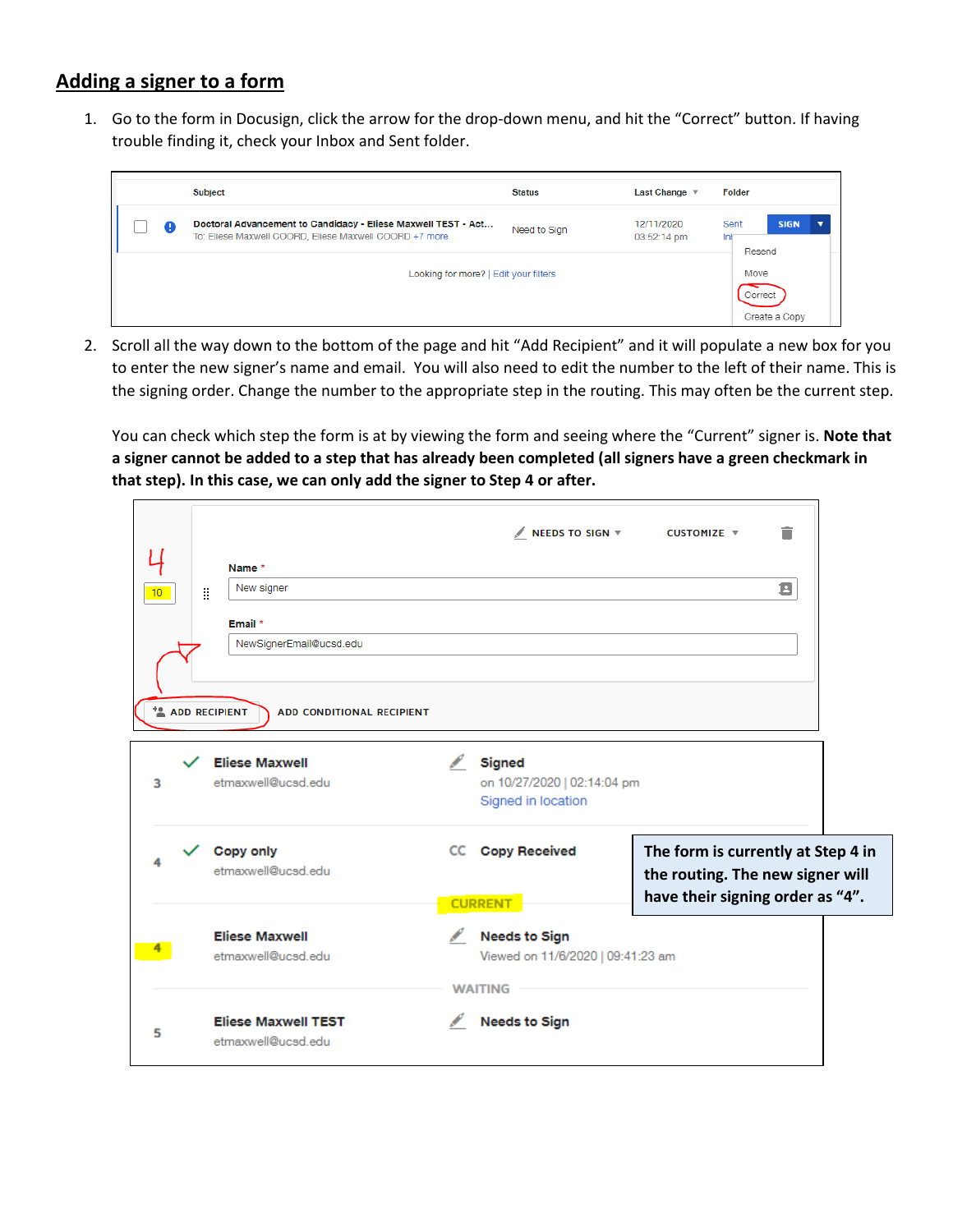3. Hit "Next" once you have entered the name and email. You will be brought to a page that looks just like the form. It will have colorful boxes that indicate where other signers will sign.

| <b>GRADUATE PROGRAM</b>                                                                                                                                                                                                            |                                                                                                                                                                       |                  |                                                                                                |                            |  |
|------------------------------------------------------------------------------------------------------------------------------------------------------------------------------------------------------------------------------------|-----------------------------------------------------------------------------------------------------------------------------------------------------------------------|------------------|------------------------------------------------------------------------------------------------|----------------------------|--|
| Name: ELiese                                                                                                                                                                                                                       |                                                                                                                                                                       |                  | PID#: 12354563                                                                                 |                            |  |
| (Name on diploms will appear a certly as it is listed on UCSD Academic Records)<br>Is student eligible for CPhil degree?<br>⊠ Yes<br>□ No<br>If yes, CPhil diploma will be mailed to the permanent address on record in Tritonlink |                                                                                                                                                                       |                  | Department/<br>Group/School: Grad Division<br>Major Code: GD<br>Degree Aim: X Ph.D.<br>D. M.A. |                            |  |
| TO THE DEAN OF THE GRADUATE DIVISION:<br>qualifying exam on:                                                                                                                                                                       | The members of the Doctoral Committee report that the candidate has completed all pre-dissertation requirements in the major and has taken the<br>10/27/2020<br>Date: |                  |                                                                                                |                            |  |
| Approved<br>of Qualifications                                                                                                                                                                                                      | Committee Names                                                                                                                                                       |                  | Signatures of Committee Members                                                                |                            |  |
| Yes                                                                                                                                                                                                                                | Eliese Maxwell                                                                                                                                                        |                  | Elisa Hypod                                                                                    | Chair/Co-Chair             |  |
|                                                                                                                                                                                                                                    |                                                                                                                                                                       |                  |                                                                                                | Member                     |  |
|                                                                                                                                                                                                                                    |                                                                                                                                                                       |                  |                                                                                                | Member                     |  |
|                                                                                                                                                                                                                                    |                                                                                                                                                                       |                  |                                                                                                | Member                     |  |
|                                                                                                                                                                                                                                    |                                                                                                                                                                       |                  |                                                                                                | Member                     |  |
|                                                                                                                                                                                                                                    |                                                                                                                                                                       |                  |                                                                                                | Member                     |  |
|                                                                                                                                                                                                                                    |                                                                                                                                                                       |                  |                                                                                                | Member                     |  |
| Test                                                                                                                                                                                                                               | The Committee recommends advancement to candidacy for the Doctoral degree in:                                                                                         |                  |                                                                                                |                            |  |
|                                                                                                                                                                                                                                    | (Give exact title of degree.)                                                                                                                                         |                  |                                                                                                |                            |  |
|                                                                                                                                                                                                                                    |                                                                                                                                                                       | 輩<br>Approved:   | Chair of Department/Group/School                                                               | 08/11/20                   |  |
|                                                                                                                                                                                                                                    | ASSESSED FEE The candidacy fee will be charged to the student's TritonLink account.                                                                                   |                  |                                                                                                |                            |  |
| <b>STUDENT</b>                                                                                                                                                                                                                     | I request advancement to candidacy. I estimate I<br>will defend my dissertation by<br>Text<br>Cuarter/Year                                                            | 工业<br>Signature: | Student                                                                                        | Date Signed<br><b>Data</b> |  |

One way to add the new signer's boxes is copying and pasting the boxes from another signer. Otherwise you can add the boxes manually with the fields to the left. We will be adding "Text", "Name", and "Signature".

You will then need to change the color of the box to match the color of the new signer. Click on the box, then look at the right-hand side for the Recipient section. Click on the name to see a dropdown of all current and future signers.

*Note: if you do not add the signatures boxes, then the signer will not have any place to put their signature. The form will be blank.*